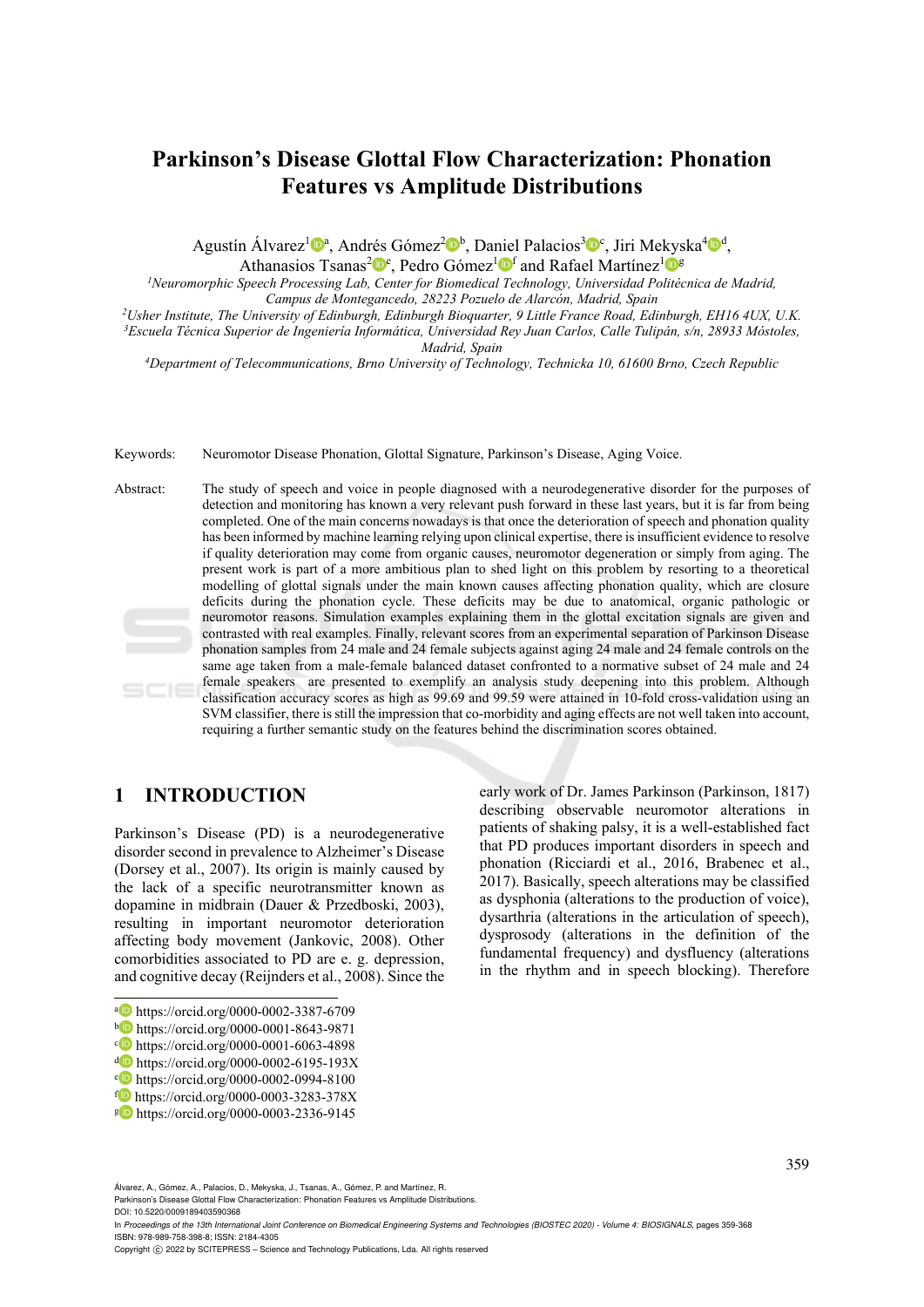speech analysis may become a non-invasive and costefficient tool to characterize and monitor PD in the sense that there is "*compelling evidence to suggest that speech can help quantify not only motor symptoms ... but generalized diverse symptoms in PD*" (Tsanas, 2012). The first aim of this study is answering in which way neuromotor deterioration affecting the larynx may result in phonation alterations, and which are the observable correlates to be expected. The second aim of the study is to assess in which extent neuromuscular alterations can help in differentiating PD patients against age-paired Healthy Controls (HC) in reference to the phonation of normative subjects (NS), see Gómez et al. (2019). The paper is organized as follows: in Section 2 the main glottal pattern deteriorations expected from altered phonation are described and a phonation model is presented to simulate these altered patterns; in Section 3 the phonation databases and the classification methods used are being described; in section 4 results are presented and discussed, as well as the semantic characteristics of the main features responsible for categorical classification based on phonation; section 5 summarizes the main conclusions and findings.



Figure 1: The human phonation system. a) Idealized axial representation. b) Simplified cylindrical representation. c) Electromechanical equivalent model, where  $G_{g}$  is the glottal aperture (time-varying electromechanical equivalent conductance, thin red line)  $u_g$  is the glottal flow (electromechanical equivalent current, thick purple line), *t*  is the time. The model explains how the injection of flow *ul* is transformed in a difference of pressure between the supraglottal  $(p_g)$  and subglottal  $(p_l)$  sides of the moving vocal folds (represented by the red bullets) and transformed into a glottal excitation by the inertial effects of air in the vocal tract  $(L_t)$ .  $C_l$  explains the reactive elastic behavior of lungs and bronchi. See the explanation below.

## **2 PHONATION ALTERATIONS**

Voiced speech is the result of the continuous opening and closing of the vocal folds, specific muscle bands and ligaments found in the neuromuscular and cartilaginous structure of the larynx (Titze, 1994). This section is devoted to explain certain phonation defects resulting from the imperfect closure of the vocal folds during the phonation cycle, which may be related to different causes, organic pathology, neuromotor instability or aging, among them. The Human Phonation System (HPS) is part of the respiratory organs, and as such, it is integrated by the respiratory system in itself, the larynx, and the oronaso-pharyngeal cavities, as seen in 0. The HPS comprises different flow/pressure propagating structures (lungs, bronchi, trachea, larynx, pharynx, nasopharynx and oral and nasal cavities), ending at the lips. In the present work it must be taken into account that:

- The system of cavities may be seen on their equivalent transversal section as a volume closed by an ideal revolving surface of varying section along a single axial line (x axis, see 0.a). The axial line in the sagittal plane may be straightened to an axis normal to the mouth radiation plane (medial). The distances along this rectified axis will be denoted by x. The origin  $x=0$ will be taken at the lips, pointing to the glottis (space separating both vocal folds at  $x=x_g$ ).
- This structure may be represented by a chain of cylindrical structures for the lungs, bronchi, trachea, larynx and vocal tract (0.b).Electromechanical equivalence convention used in the HPS assumes that pressures are equivalent to voltages and flows to currents in an electric circuit. With this convention in mind the equivalent cylindrical structure may be represented by its electromechanical equivalent given in 0.c, integrated by a flow injector (diaphragm and lungs acting as a piston and chamber) represented by a current source *ul* (glottal lung flow) and an elastic compliance *Cl*, a larynx passage represented by moving bullets (vocal folds) which open and close following transversal muscle forces and Bernoulli's effect, represented by a time-variable conductance  $G_g(t)$ and the vocal tract tube, represented by an inertial reactance  $L_t$  through which a current  $u_g$  (glottal flow) will be pushed to the lips. The pressure build-up at the subglottal side of the glottis will be represented by a voltage *pl* (subglottal pressure), whereas the voltage  $p_g$  (supraglottal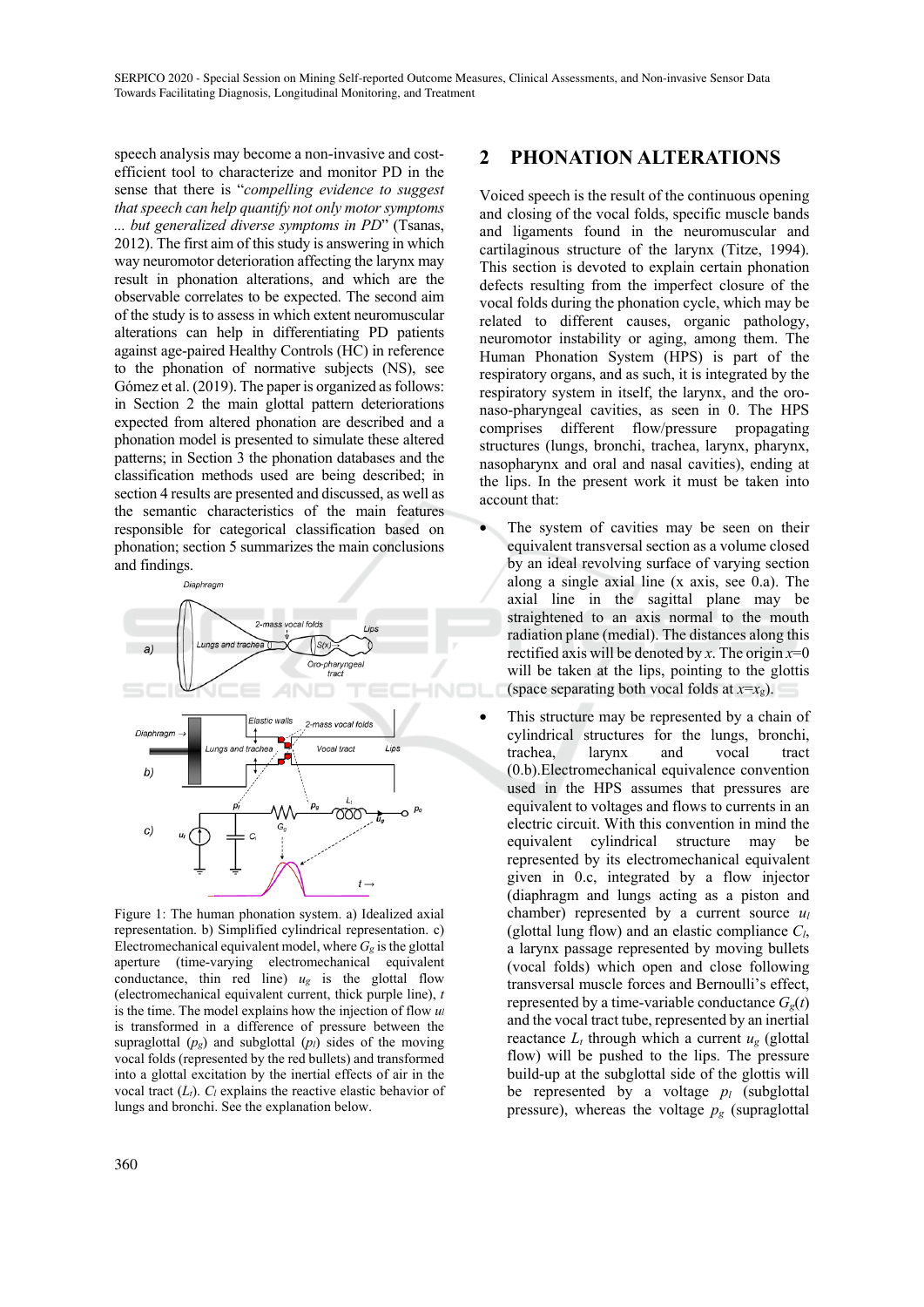pressure) will appear at the other side of the glottis. The pressure at the lips will be the atmospheric reference pressure  $p<sub>0</sub>$ . This is the basis of Rothenberg's model of phonation (Rothenberg, 1973), which will be used in this study to reproduce basic phonation defects.

• Only oral phonations will be studied here, in order for the HPS to be modeled as a single tube with no lateral derivations. This condition will exclude the production of phonations related with [m, n, ɲ] and nasalized vowels ([ῦ], with open velo-pharyngeal switch).

The idealized HPS will assume that plane wave propagation is to be considered along the transversal section of the equivalent cylindrical model *S*(*x*). It will be possible to represent the HPS three main subsystems described by the following models:

The respiratory subsystem, comprising the diaphragm, lungs, bronchi and trachea, where *Cl* is the mechanical compliance of the respiratory cavities, and  $u_l = u(x=x_l,t)$  and  $u_g = u(x=x_g,t)$  are the airflows at the subglottal  $(x=x_i)$  and supraglottal  $(x=x_g)$  sides of the vocal folds given by the following relationship:

$$
u(x_l, t) = C_l \frac{\partial p(x_l, t)}{\partial t} + u(x_g, t) \tag{1}
$$

The glottal subsystem, comprising vocal fold biomechanics will be represented by its electromechanical equivalent conductance *Gg* which under the pressure difference between the subglottal  $p_l=p(x_l,t)$  and supraglottal  $p_g=p(x_g,t)$ sides of the vocal folds induces a flow of air as:

$$
u(x_g, t) = G_g(t)(p(x_l, t) - p(x_g, t))
$$
 (2)

• The Oro-Naso-Pharyngeal Tract (ONPT), which may be represented by a tube of uniform section and inertial parameter  $L_t$ , and the contour conditions at  $x=0$  (open space) and  $x=x<sub>g</sub>$  as follows:

$$
p(x_g, t) = L_t \frac{\partial u(x_g, t)}{\partial t}; \quad p(0, t) = 0 \quad (3)
$$

The HPS considers that voice is produced by the vibrations of the vocal folds, represented by red bullets moving transversally to the axial line *x*, which result in strong pressure changes in the supraglottal side of the vocal folds. This pressure signal  $p_g = p(x_g,t)$ is known as the glottal source. Indeed, the movement of the vocal folds is much more complex, as it has to

be observed in the transversal section of the glottis, as seen in Figure 2.a-f. The idealized model used in this study assumes that the transversal motion of the vocal folds is represented by the average space left by both vocal folds in their medial section (midpoint between the lower and upper bands on the vertical axis of any of the templates a-f in Figure 2).



Figure 2: Glottal aperture (Top): a) Inspiration or Expiration; b) Full closure; c) Phonation open phase; d) incomplete permanent gap defect; e) unilateral vocal fold paresis; f) medial contact gap defect; (Bottom): glottal aperture function  $G_g(t)$  corresponding to permanent and temporary contact gap defects.

In the upper template six different patterns of the vocal fold closure are seen, corresponding to:

- a) Inspiration or Expiration. Both vocal folds are separate and allowing the flow to and from lungs.
- b) Full closure. The vocal folds are brought close together by their attachments to the aritenoid cartilages (black diamonds). No glottal space is left. This may happen when breath is held or during the contact phase of the phonation cycle.
- c) Phonation open phase. The vocal folds are brought together but air pressure from lungs can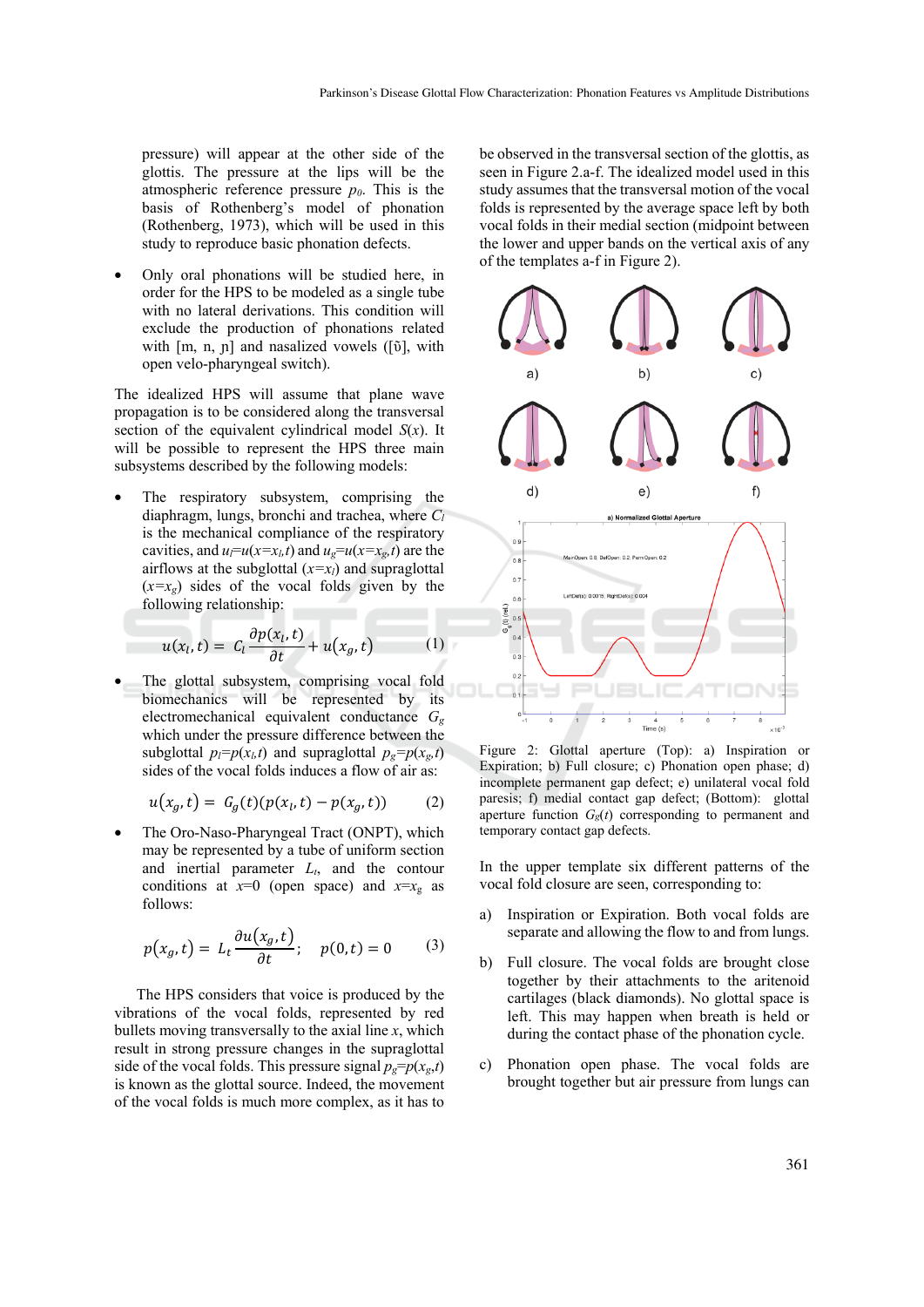separate them momentarily when an air puff is released (glottal pulse).

- d) Permanent gap defect. Both vocal folds cannot be brought together to a complete closure, and some glottal space is left in the aritenoid side. This gap defect is usually of anatomical nature.
- e) Asymmetric contact defect. One of the vocal folds is not reacting to neuromotor activation and cannot be taken to its medial position, therefore a complete closure cannot be reached. It is usually due to physiological paralysis of one of the vocal folds, or to a lesion of laryngeal nerves.
- f) Contact gap defect. Both vocal folds cannot be taken to a complete closure during the contact phase due to some organic lesion on their structure, as nodules, polyps or cysts, among others. If the lesion affects the medial part of the vocal folds two spaces are left on the aritenoid (bottom) or thyroid (top) sides in a shape of an hourglass. This defect appears as a temporary undue opening during the contact phase, during which an improper escape of flow is produced, as seen in the lower template of Figure 2, where the time pattern of a hypothetical aperture function (Gg) is represented, in which a permanent escape of air is present due to a permanent defect of amplitude 0.2 relative to the maximum flow (supposed 1.0), besides a temporary contact defect of relative amplitude 0.15 between 1.5 and 3.5 ms. The main aperture (proper flow escape) is observed between 5.5 and 10 ms (assumed to be cyclic). The time axis is referenced to the Maximum Flow Declination Ratio (MFDR), therefore part of the closing phase of the glottal aperture has assigned negative time values.

In general, gaps and contact defects lead to the creation of vortices and noise turbulence, which are effects out of the scope of the present study. Different patterns of the glottal flow and source are shown in the next plots from Figure 3 to Figure 6, as a response of different glottal aperture functions when synthesized by Rothenberg's model. All of them show the amplitude-normalized glottal flow (a), its amplitude distribution from a 100-bin normalized histogram (b) the amplitude-normalized glottal source (c) and its amplitude distribution (d). The glottal source in c) is synchronized with the strong decay resulting from the closing of the glottis aligned with the origin and end of the glottal cycle (MFDR), as it is produced by the sharp pressure decay when the

flow is decreasing at its fastest rate in a), according to (3). The glottal source cycle is initiated with a fast pressure raise to 0 (resting state at atmospheric pressure), the flow in a) being zero (contact or closed phase). At  $t=5$  ms the aperture function in Figure 2.f) starts opening, which results in a raise in flow (Figure 3.a) and a build-up in glottal pressure (Figure 3.c). The maximum in the glottal pressure (source) is aligned with the maximum slope in the glottal flow. When the glottal flow (a) reaches a maximum value, the glottal source crosses the zero line and becomes negative (c). At the point that the glottal flow reaches its minimum negative slope (a) the glottal source (c) reaches its minimum (MFDR). This evolution of the glottal source is known as the Liljencrants-Fant cycle or LF pattern (Fant and Liljencrants, 1985).



Figure 3: Glottal flow and source response of Rothenberg's Model to a normative aperture function (no permanent or gap defects): a) Normalized glottal flow; b) 100-bin amplitude histogram of the glottal flow; c) Normalized glottal source under the same conditions; d) 100-bin amplitude histogram of the glottal source.

The glottal source in c) is synchronized with the strong decay resulting from the closing of the glottis aligned with the origin and end of the glottal cycle (MFDR), as it is produced by the sharp pressure decay when the flow is decreasing at its fastest rate in a), according to (3). The glottal source cycle is initiated with a fast pressure raise to 0 (resting state at atmospheric pressure), the flow in a) being zero (contact or closed phase). At  $t=5$  ms the aperture function in Figure 2.f) starts opening, which results in a raise in flow (Figure 3.a) and a build-up in glottal pressure (Figure 3.c). The maximum in the glottal pressure (source) is aligned with the maximum slope in the glottal flow. When the glottal flow (a) reaches a maximum value, the glottal source crosses the zero line and becomes negative (c). At the point that the glottal flow reaches its minimum negative slope (a) the glottal source (c) reaches its minimum (MFDR).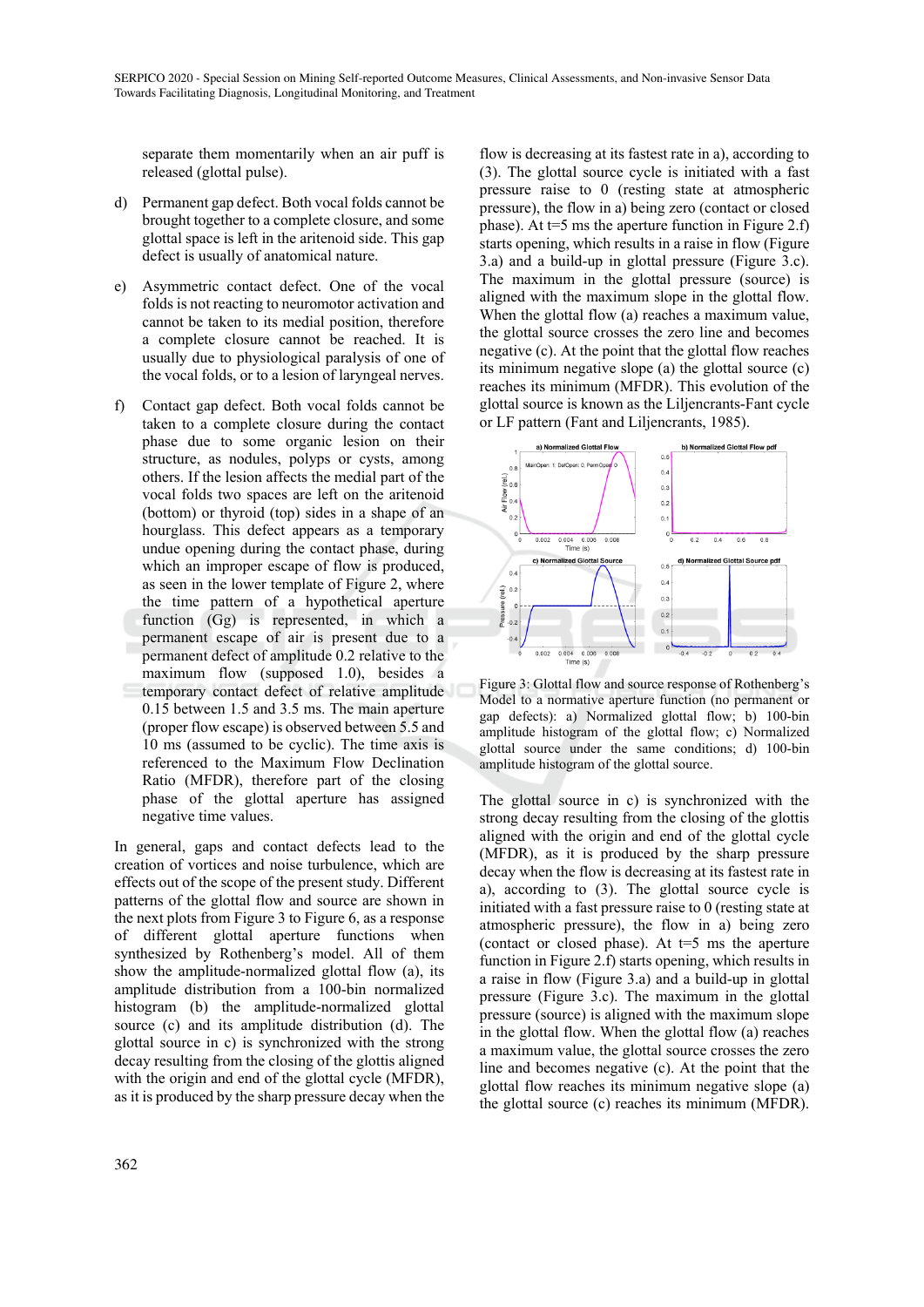This evolution of the glottal source is known as the Liljencrants-Fant cycle or LF pattern (Fant and Liljencrants, 1985). In Figure 4 a case of permanent gap defect is simulated. The vocal folds leave a permanent space for airflow, usually by the aritenoid zone, as depicted in Figure 2.d.



Figure 4: Glottal flow and source response of Rothenberg's Model to an anomalous aperture function (permanent gap). a) Normalized glottal flow. b) 100-bin amplitude histogram of the glottal flow. c) Normalized glottal source under the same conditions. d) 100-bin amplitude histogram of the glottal source.

It may be seen that after reaching a non-zero minimum the glottal flow (a) experiences an increment in time during what should be the contact phase, to the point where it burst-up (open phase) to start a decay. The glottal source (c) does not recover to the resting state, but it overpasses it, and a small and almost steady overpressure is observed till the opening burst-up and posterior decay to its MFDR. The glottal flow amplitude distribution (b) suffers a relevant distortion, most of the accumulation at lower amplitudes being displaced to mid amplitudes. The glottal source amplitude distribution (d) does not suffer important changes (a widening and a small jump of the expected spike at the resting position).

In Figure 5 a case of temporary contact defect is simulated. A puff of flow is produced during the contact phase, similar to the one represented in Figure 2.f, but with no permanent gap. It may be seen that the temporary contact defect appearing between 1.5 and 3.5 ms produces a reduced replica of the main glottal source LF pattern (c), which may be considered a wavelet of the main cycle (Mallat, 1998). Thus, wavelet description techniques have been used in characterizing it (Gómez et al., 2013a). The glottal flow and source amplitude distributions are not strongly affected with respect to the normative case (Figure 3).



Figure 5: Glottal flow and source response of Rothenberg's Model to an anomalous aperture function (temporary contact gap). a) Normalized glottal flow. b) 100-bin amplitude histogram of the glottal flow. c) Normalized glottal source under the same conditions. d) 100-bin amplitude histogram of the glottal source.

In Figure 6 a case of joint permanent and temporary contact defects is simulated. A puff of flow is produced during the contact phase, similar to the one represented in Figure 5, and a steady flow escape as in Figure 4 are present simultaneously, as given in Figure 2.f.



Figure 6: Glottal flow and source response of Rothenberg's Model to an anomalous aperture function (permanent and temporary contact gaps). a) Normalized glottal flow. b) 100-bin glottal flow amplitude histogram c) Normalized glottal source under the same conditions. d) 100-bin glottal source amplitude histogram.

The simulation results show a combined behavior of the cases presented in Figure 4 and Figure 5, a steady increment in the flow (a) as a consequence of the permanent defect, and a wavelet replica of the main glottal cycle (c) as a consequence of the contact defect. Glottal flow amplitude distribution experiments a larger distortion due to permanent defect than to contact defect. The question now is to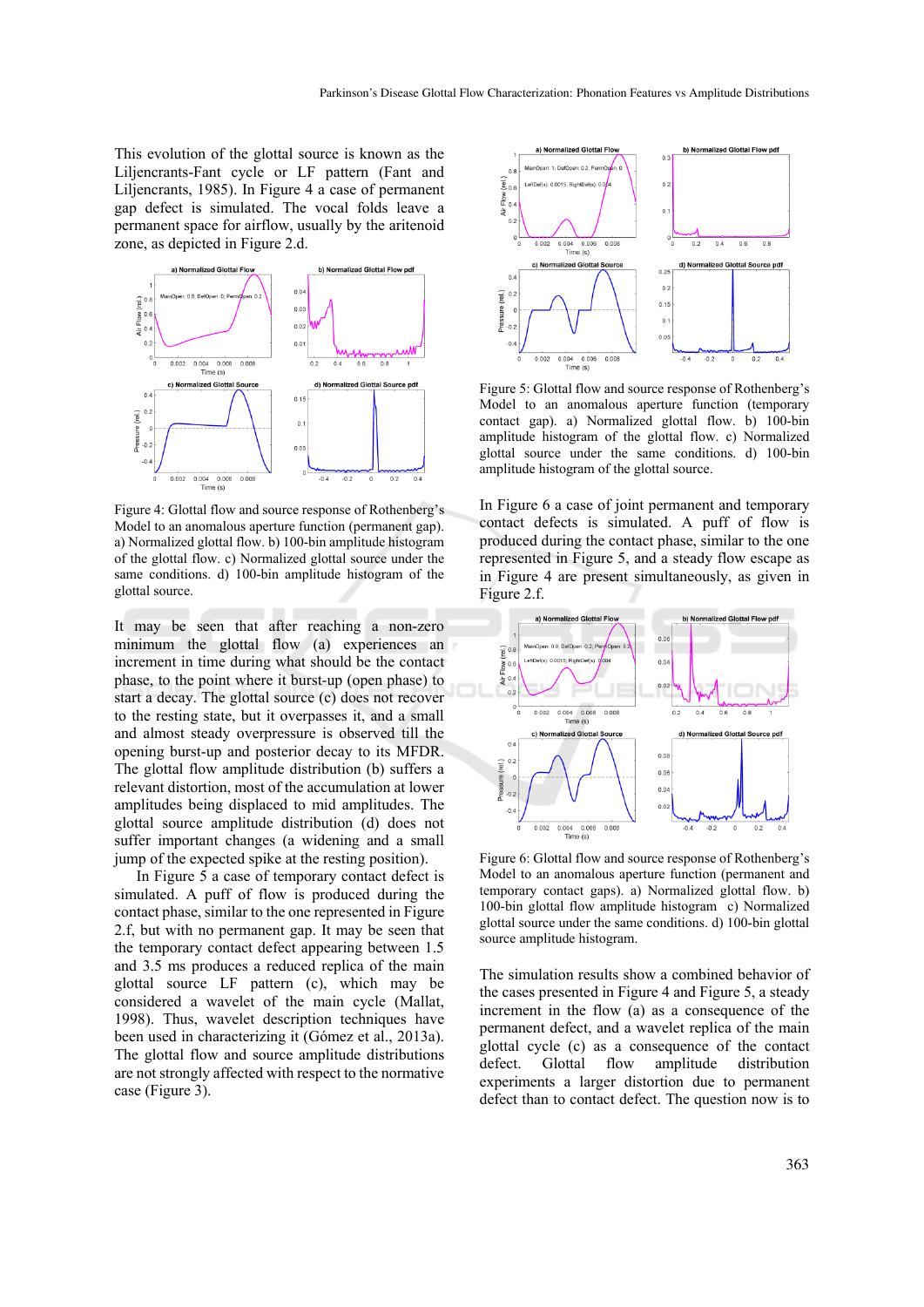which extent these synthesized simulations can represent real phonation defects. For such, a real glottal flow and source cycle and its associated amplitude distribution, resulting from the analysis of a segment of vowel [a:] by a male speaker with anomalous phonation are given as an example in 0 (Top four templates), whereas in the bottom four templates synthetic glottal flow and source patterns produced by Rothenberg's Model are shown.



Figure 7: Top: Glottal flow and source estimated from a pathological phonation of [a:] by a male speaker: a) Glottal flow; b) Glottal flow distribution; c) Glottal source; d) Glottal source distribution. Bottom: Glottal flow and source synthesized by Rothenberg's Model from an anomalous aperture (permanent and contact gaps): e) Normalized glottal flow; f) 100-bin amplitude histogram of the glottal flow; g) Normalized glottal source; h) 100-bin amplitude histogram of the glottal source. Model settings: Contact defect  $t_{cd}=3.2$  ms; Amplitude of contact defect  $A_{cd}=35\%$ max aperture; Phonation period tcy=8 ms; Open phase  $t_{op} = 3.6$  ms.

It may be seen that the synthetic glottal signals replicate the anomalous contact behavior of the real ones (obtained by vocal tract inversion) in amplitude and time. The similarity between the real and synthetic amplitude normalized histograms is evident. This example gives support to the use of

amplitude distributions in pattern matching tasks related with pathology detection and monitoring from phonation samples (see Kreiman, 2012).

### **3 MATERIALS AND METHODS**

Following this reasoning, the possibility of using phonation stability features in maintained open vowels as [a:] has been evaluated in characterizing neurologic PD patient phonation from that of normative and healthy controls within the same age range. The validation of phonation and contact defects in the separation of pathological PD and aging voice samples from normative ones has been carried out using features from PD patients' phonations vs healthy controls, and normative speakers. The data used were extracted from vowel utterances of [a:] from 24 male and 24 female PD patients randomly selected from male and female databases (Mekyska et al., 2015) within an age range of  $67.5 \pm 7.7$  and 67.4±9.1 years (respectively) processed to produce a PD database (MPD from male subjects, and FPD for female ones). The average time interval since their first diagnostic to the recording instant was of 8.17±4.21 years and 6.46±3.59 years respectively. Patients were recorded in ON state about 2 hours after medication intake. Similar utterances from another set of 24 male and 24 female control subjects randomly selected within an age of 61.3±9.3 and  $65.1\pm8.9$  years old respectively from the same database were also processed and stored in a healthy control database (MHC from male subjects and FHC from female ones). The database (PARCZ) was collected at St. Anne's University Hospital in Brno (Czech Republic), including demographic and clinical information from each patient as gender, age, time since first diagnosis, scores of the Unified Parkinson's Disease Rating Scale part III (UPDRS-III: motor examination), medication and other nonmotor evaluations. Recordings were sampled at 48 kHz with 16-bit resolution. All patients signed an informed consent form that was approved by the local ethics committee. This partial study was also approved by the Ethical Committee of Universidad Politécnica de Madrid. Similarly, 24 male and 24 female subjects were randomly selected from a normative database recorded at Hospital Gregorio Marañón, of Madrid (HUGM), Spain, within an age range of 42.3±11.2 and 37.3±11.7 (years) respectively to serve as the normative male and female datasets. In this case the recordings were sampled at 44.1 kHz with 16-bit resolution. The normative subsets are (Male Normative Set) and FNS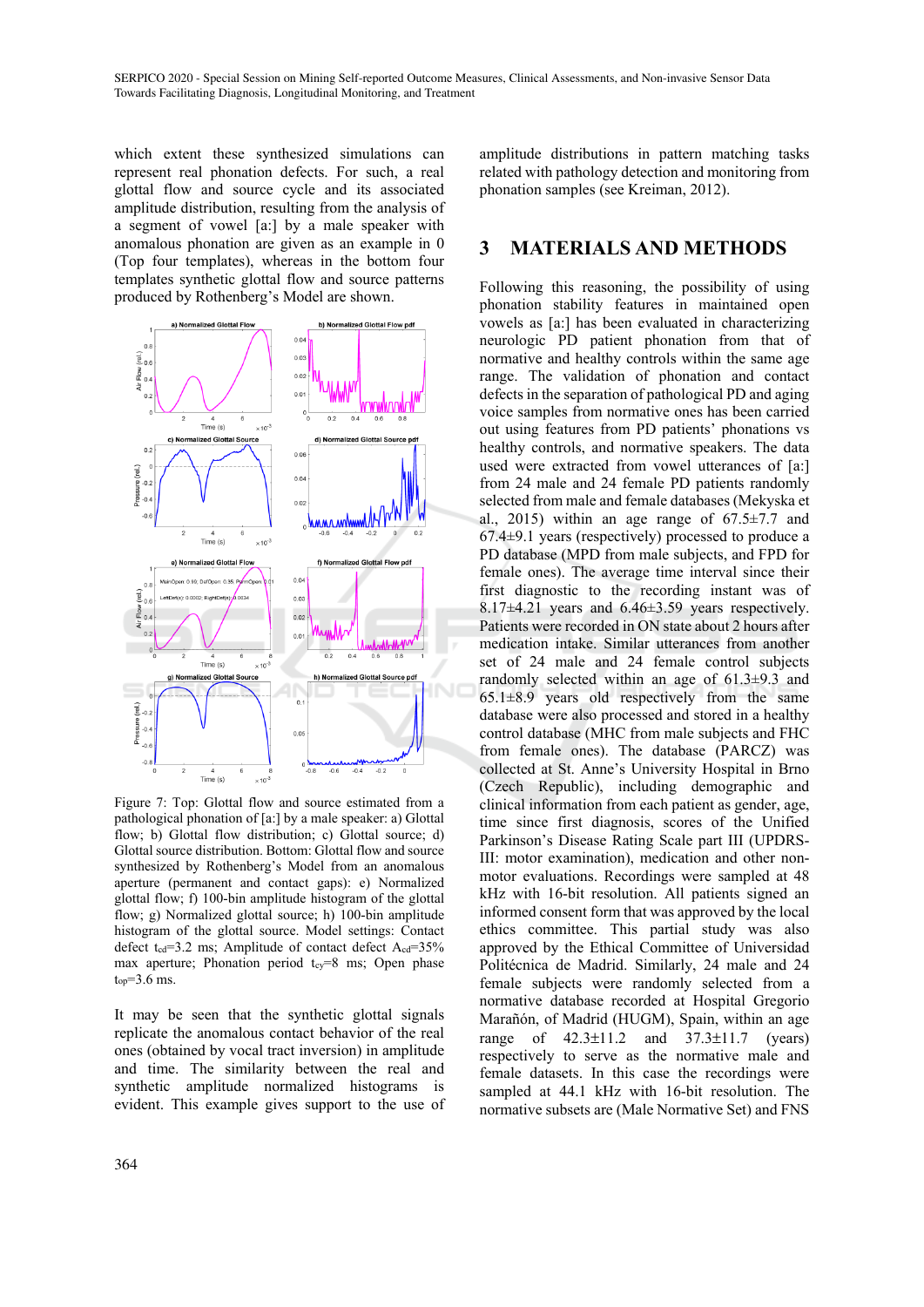(Female Normative Set). Although the databases PARCZ and the HUGM have been recorded at different sampling rates, down-sampling to 16 kHz under channel equalization conditions grant similar signal quality. Their main difference is on the phonation characteristics, in PARCZ subjects produced vowels no long than 2 s, whereas in HUGM speakers could sustain vowels for 5 s and more. The analysis has been conducted on 300 ms segments taken from the middle of the vowel nucleus for best results, down-sampling them to 16 kH to grant good spectral contents at a reasonable computational cost. The features used in the study are of two types: average and standard deviation of jitter, shimmer, noise-harmonic ratio, biomechanical parameters and tremor estimations on one side (Gómez et al., 2017), and glottal flow amplitude distributions as described in section 2 on the other side. Feature extraction was carried out according to the protocol described below:

- Recordings of [a:] from MNS, FNS, MHC, FHC, MPD and FPD are down-sampled to 16 kHz.
- The ONPT transfer function is evaluated by a 20pole adaptive inverse lattice-ladder filter (Deller, Proakis and Hansen, 1993). This transfer function is removed from the spectral contents of the speech signal (inversion). A complete description of the adaptive inversion filter details can be found in Gómez et al. (2009).
- The inverse filtering residuals are integrated twice to give the glottal source and flow  $(p(x_g, t), u(x_g, t))$ .
- A normalized 50-bin amplitude histogram of  $u(x_g,t)$  is estimated for each subject sample.
- The histograms are used to estimate the Amplitude Distributions (AD) by Kolmogorov-Smirnov approximations (Webb, 2002).
- An average amplitude distribution is estimated for each subset: avADMNS, avADFNS, avADMHC, avADFHC, avADMPD and avADFPD.
- The glottal cycle-synchronous average (av) estimates of the standard features (SF) as jitter, shimmer, noise-harmonic ratio, vocal fold mass and stiffness, their one-cycle unbalances, the three termor band amplitudes, and their standard deviations (sd) are also estimated as: avSFMNS, avSFFNS, avSFMHC, avSFFHC, avSFMPD and sdSFFPD and sdSFMNS, sdSFFNS, sdSFMHC, sdSFFHC, sdSFMPD and sdSFFPD.

The classification methodology used is based on a standard Support Vector Machine classifier according to the following protocol:

- Feature selection is applied to each feature set (FSA and FSB) using ReliefF (Kononenko et al., 1997, Robnik-Šikonja and Kononenko, 2003), with a number of neighbors varying between 1 and 50. As a result, 50 different arrangements in ranking order for the total number of features considered (144 from feature averages and standard deviations and 100 from amplitude distributions) are produced. Features are selected in subsets of *N* features (between 15 and 120) in order of ranking, from the highest to the lowest, accordingly to the ranking provided by ReliefF.
- Each feature subset is the input to a Support Vector Machine (SVM) with a Gaussian radial basis function (RBF) kernel (Cortes and Vapnik, 1995) following the implementation given in (Chang and Lin, 2011). In the present work SVMs were used as an alternative to generate classification results using cross-validation of all the datasets distributed in 10 groups (10-fold cross-validation). The process described is carried on all the combinations of SVM grid space parameters  $(C, \gamma)$  given as  $C=[2^{-3}, 2^{-2}, \dots, 2^{12}]$  and  $\gamma = [2^{-1}, 2^{-2}, ..., 2^{-10}].$
- The subset of N features producing the best results in terms of accuracy is selected, using the classical definition for sensitivity (STV), specificity (SPC) and accuracy (ACC)

$$
STV = \frac{TP}{P} = \frac{TP}{TP + FN}
$$

$$
SPC = \frac{TN}{N} = \frac{TN}{TN + FP}
$$
(4)
$$
ACC = \frac{(TP + TN)}{TP + FP + TN + FN}
$$

with TP: true positives, TN: true negatives, FP: false positives and FN: false negatives.

The performance indices STV, SPC and ACC for each winner subset of N features corresponding to FSA or FSB are estimated on the average of 1000 different runs over the 10 groups (1000 runs of the 10-fold cross validation). The results statistical relevance was estimated by Wilcoxon rank sum test (Mann-Whitney U) from feature averages and standard deviations, and amplitude distribution bins, independently for the male and female datasets.

#### **4 RESULTS AND DISCUSSION**

Table 1 gives comparative results after crossvalidation (1000 runs, 10-fold) in terms of STV, SPC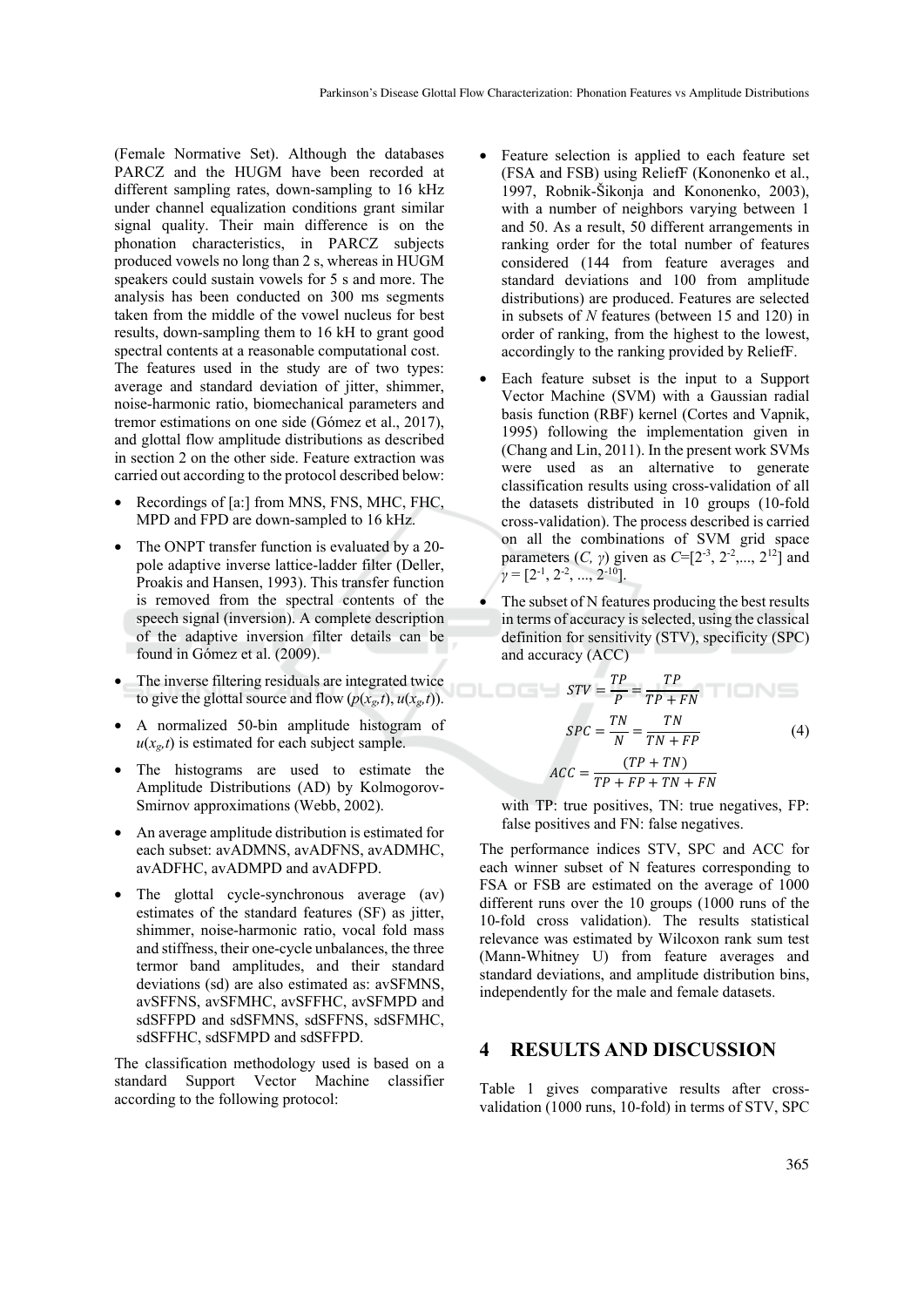and ACC and detection error (ERR) for male and female datasets under a maximum p-value $<10^{-4}$ . Rows 1 and 4 compare the standard features average and standard deviation estimations from PD patients vs healthy controls (1: males, 4: females). It may be seen that the detection error is smaller for the female dataset (4.144%) than for the male dataset (6.129%). If the comparison is carried out using the amplitude distributions (rows 2 and 5) the error is smaller for the male dataset (5.235%) than for the female dataset (7.783%). If both types of features are fused (rows 3 and 6) the errors are much smaller than when features are separated and comparable (males: 2.127%, females: 2.681%). If the features from the normative datasets are fused on the reference set (rows 7 and 8) the performance of the detection process is very much enhanced regarding detection errors (males: 0.312%, females: 0.408%).

Table 1: Merit figures for the different tests in % (M): Male Sets; (F): Female Sets.

| #    | <b>Test Set</b>               | Ref Set | <b>STV</b> | <b>SPC</b>                 | <b>ACC</b>                 | <b>ERR</b> |
|------|-------------------------------|---------|------------|----------------------------|----------------------------|------------|
| 1(M) | avSFMPD                       | avSFMHC |            | 93.871 93.871              | 93.871 6.129               |            |
|      | sdSFMPD                       | sdSFMHC |            |                            |                            |            |
| 2(M) | avADMPD                       | avADMHC |            |                            | 93.441 96.087 94.764 5.235 |            |
|      | avSFMPD                       | avSFMHC |            |                            | 95.800 99.946 97.873 2.127 |            |
|      | 3(M) sdSFMPD                  | sdSFMHC |            |                            |                            |            |
|      | avADMPD                       | avADMHC |            |                            |                            |            |
| 4(F) | avSFFPD                       | avSFFHC |            | 97.808 93.904 95.856 4.144 |                            |            |
|      | sdSFFPD                       | sdSFFHC |            |                            |                            |            |
| 5(F) | avADFPD                       | avADFHC |            |                            | 97.821 86.612 92.217 7.783 |            |
| 6(F) | avSFFPD                       | avSFFHC |            |                            |                            |            |
|      | sdSFFPD                       | sdSFFHC |            |                            | 97.412 97.225 97.319 2.681 |            |
|      | avADFPD                       | avADFHC |            |                            |                            |            |
| 7(M) | avSFMPD<br>sdSFMPD<br>avADMPD | avSFMHC |            | 99.950 99.556 99.687 0.312 |                            |            |
|      |                               | sdSFMHC |            |                            |                            |            |
|      |                               | avSFMNS |            |                            |                            |            |
|      |                               | sdSFMNS |            |                            |                            |            |
|      |                               | avADMHC |            |                            |                            |            |
|      |                               | avADMNS |            |                            |                            |            |
| 8(F) | avSFFPD<br>sdSFFPD<br>avADFPD | avSFFHC |            |                            |                            |            |
|      |                               | sdSFFHC |            |                            | 99.625 99.575 99.591 0.408 |            |
|      |                               | avSFFNS |            |                            |                            |            |
|      |                               | sdSFFNS |            |                            |                            |            |
|      |                               | avADFHC |            |                            |                            |            |
|      |                               | avADFNS |            |                            |                            |            |

Nevertheless, this last situation is not the natural one, as the normative dataset has been recruited under very specific and controlled conditions (healthy young subjects and well sustained phonation). Anyhow, the results indicate that the detection capability of amplitude distributions taken isolated are comparable to those of standard feature parameters (averages and standard deviations), and that their fused combination produces substantial improvements when comparing phonation features from PD patients with those from healthy controls. This situation is closer to the real conditions in which phonation tests are conducted, as in daily life patient monitoring under limited quality standards. If the reference set includes normative subjects recorded under high quality standards the detection errors decay strongly, as it could be expected. The most relevant features regarding detection in each experiment are given in Table 2.

Table 2: Ranked features by ReliefF in terms of joint association with the binary outcome. The features in bold are repeating in two or more experiments. The features in italics are relative to distortion, unbalance or tremor. The underlined features correspond to the first and fourth quartile of the amplitude distributions. (M): Male Sets; (F): Female Sets.

| #    | Feature Averages/Std.<br>Devs.                                               | <b>Amplitude Distributions</b>                            |
|------|------------------------------------------------------------------------------|-----------------------------------------------------------|
|      | 18 45 47 49 57 62 66<br>1(M) 18 33 42 49 59 61 63 69<br>70 72                |                                                           |
| 2(M) |                                                                              | 2 3 10 13 14 15 26 28 29 30<br>38 39 40 84 85 86 87 90 93 |
| 3(M) | 20 21 24 39 42 52 62<br>4 27 41 58                                           | 97 99<br>7 61 69 70 95 98 100                             |
| 4(F) | 1 10 12 14 39 41 46 56<br>59 69<br>4 15 18 19 23 25 69                       |                                                           |
| 5(F) |                                                                              | 2 4 5 7 8 57 58 59 61 62 66<br>95                         |
| 6(F) | 33 39 42 43 50 58 59<br>51 57 58 59 63 64                                    | 17 46 48 68 71 79                                         |
|      | 9 11 13 14 32 69 72<br>$7(M)$ $5911$<br>20 33 47 52 56 59                    | <u>3461420389092</u>                                      |
| 8(M) | 1 2 3 6 11 12 15 30 33<br>36 39 56 59 62 65<br>59 23 25 39 54 61 63 64<br>66 | 34 74 81 93 97 98 99                                      |

The table is organized as follows: each test shown in Table 1 is indexed on the leftmost column. The second column from the left gives the most relevant average features in each upper cell, and the most relevant standard deviation features in each lower cell. The rightmost column gives the channel bin indices from the Glottal Flow Amplitude Distributions. It must be recalled that rows 1, 2, 3 and 7 refer to male subsets, where 4, 5, 6, and 8 refer to female subsets. The features which appear more than once in any of the experiments have been spotted in bold. The features related with biomechanical unbalance, perturbation or tremor have been spotted italicized. In the rightmost column The Glottal Flow Amplitude Distribution bins repeating in any of the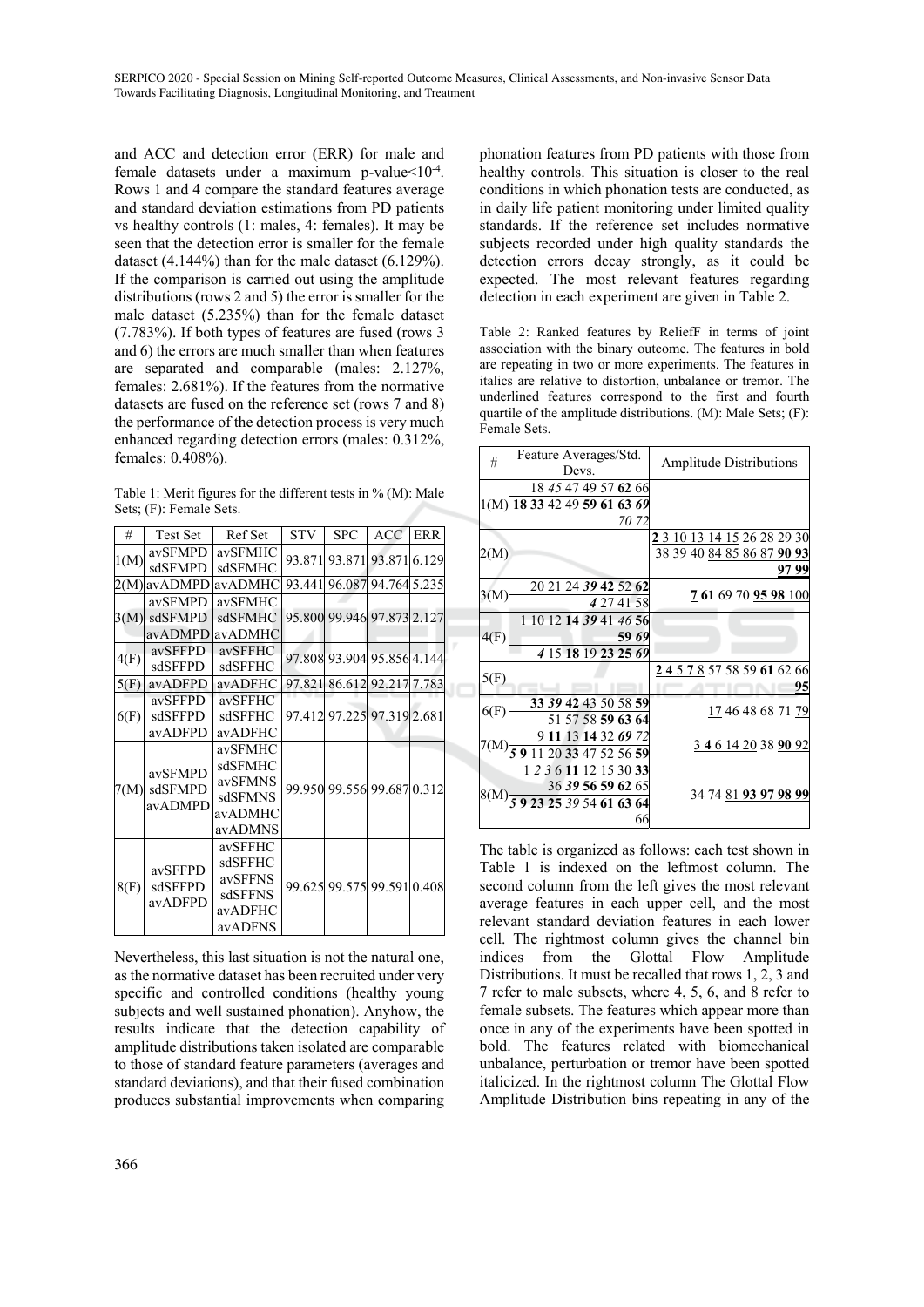different experiments have been spotted in bold. The bins corresponding to the first and last quartiles have been underlined. The review of the relevance features reveals interesting facts:

• The number of features which repeat themselves in the different experiments, taking into account the averages, standard deviations and amplitude distributions is relatively low:

Averages: 11(2), 14(2), 33(2), *39*(4), 42(2), 56(2), 59(3), 62(3), *69*(2);

Std. Devs.: *4*(2), *5*(2), 9(2), 18(2), 23(2), 25(2), 33(2), 59(4), 61(2), 63(3), 64(2), *69*(2);

Ampl. Dist: 2, 4, 7 (1Q), 61 (3Q), 90, 93, 95, 97, 98, 99 (4Q).

The feature average repeating most (39, four times out of six tests) is the vocal fold body losses unbalance. The second most frequent are 59 (three times) and 63 (three times), corresponding to the relative Flow Gap and the relative Contact Gap. Regarding the feature standard deviations repeating most are 59 (four times out of six tests) and 63 (three times), corresponding again to the relative Flow Gap and the First Cyclical Coefficient of vocal fold tremor (see c1 given by expression (7) in Gómez et al., 2013b). Although the most frequent features are related with instability and closure defects, they do not appear in all the tests, therefore, there is not a clear repetition pattern of features with differentiation power among the experiments.

The amplitude distribution bins features which show some repetition are distributed mainly in the first quartile (Q1: 2, 4, 7) and mainly the fourth quartile (Q4: 90, 93, 95, 97, 98, 99); only a single bin is observed in the middle part of the distribution (61: Q3); this observation indicates that the most relevant parts of the distribution differentiating altered from normative phonation are the extreme quartiles, as it could be expected from Figure 3 to Figure 7. Interestingly, feature 69, which corresponds to the amplitude of the neuromotor tremor in the 4-8 Hz band (see Mertens et al., 2013) appears twice as feature average (in 4, test comparing PD vs HC samples including female average and standard deviation features, and 7, test comparing PD vs HC and NS sets including female average, standard deviation features and amplitude distributions) and as feature standard deviations (in 1, test comparing PD vs HC samples including male average and standard deviation features, and 4, test comparing PD vs HC samples including female average and standard deviation features).

The consequence is that feature implication in classification is not really uniform and depends strongly on the experiment. This fact raises important concerns regarding the way that classification experiments are conducted the way it is generally established: sets of features fused in supervectors from databases limited by sample size, not considering the semantic value of each feature. On the one hand, it seems that high classification scores can be achieved using well-known efficient classifiers. On the other hand, it seems that there is not a clear semantics on how classification depends on features. The question is to which extent the overpower of classification methods and the limited size of databases are over-expressing the results allowing good classification accuracy on very specific data, but where semantic generalization is not well handled. The burning question would be if seeking for new features could be done maintain good phenomenalinked semantics providing high classification scores at the same time. Feature semantics should be the main objective to be sought, as it allows the formulation of new hypotheses based on functional background. Promoting novel features with a remote or no clear link with neurophysiological facts will not allow going any further, no matter how good classification scores may be. This is a relevant question to be considered in proposing new features and classification methods.

# **5 CONCLUSIONS**

The present paper has been conceived to investigate to two different questions. On the one hand, it is intended to give an acoustical and physiological explanation to defects in phonation which may be induced by organic and neuromotor origin. On the other hand, it is intended to show that good classification scores between PD, HC and NS phonation may be obtained basically fusing distortion, biomechanical unbalance and tremor feature averages and their standard deviations with amplitude distributions obtained from the glottal flow signal using a standard supervector classifier as an SVM. The conclusions point out that these features have differentiation capability, either taken isolated or fused when differentiating PD vs HC and also when differentiating PD vs HC and NS. In this last case the best scores were obtained, with classification errors under 0.5% (tests 7 and 8). Nevertheless, when